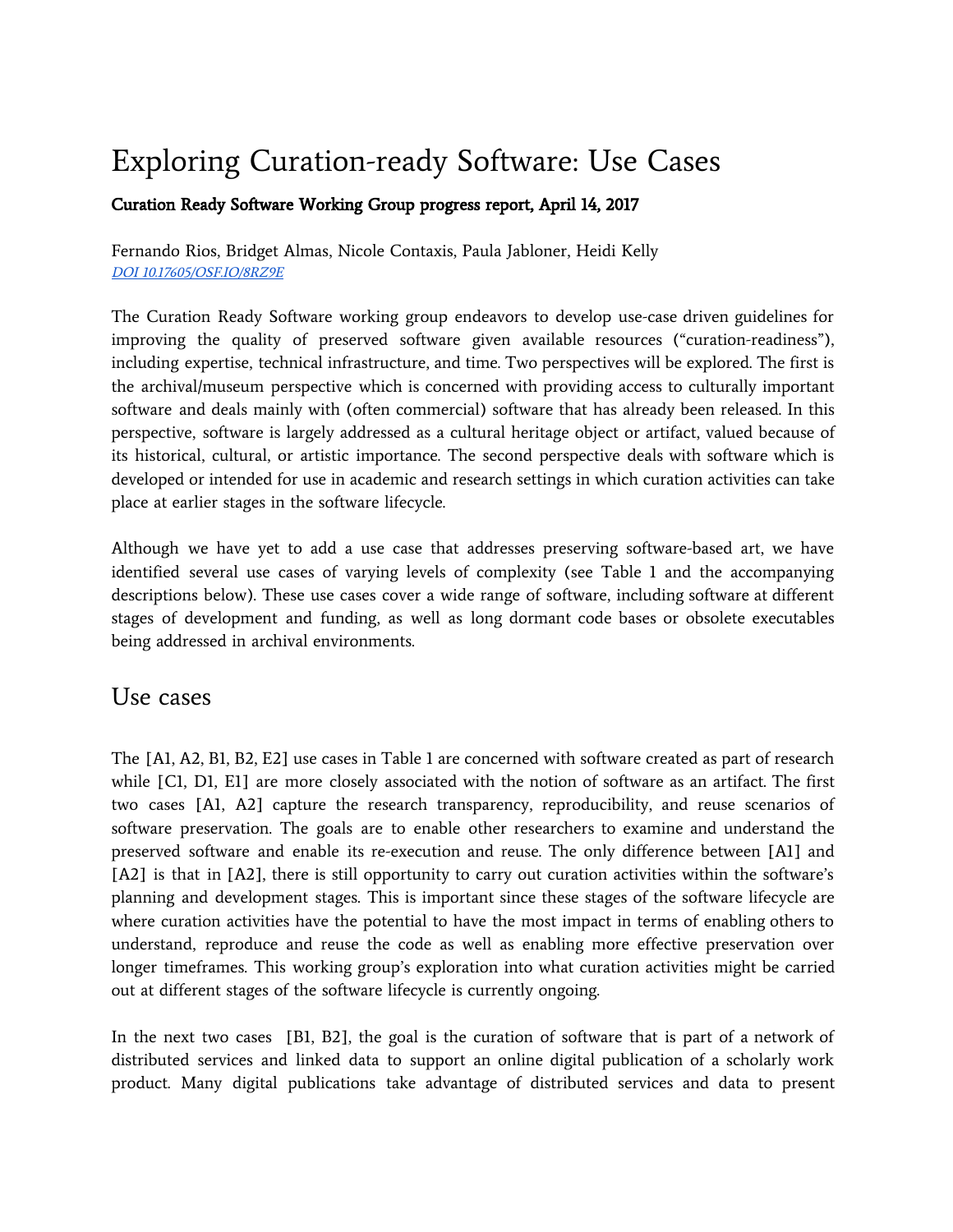enhanced and contextualized views of research. The software supporting these publications often have many complex dependencies, on both software and data, which must be fulfilled in order to recreate and sustain complete representations of the original publication. The choices for curation and preservation of this software are not straightforward and the options available will be restricted or expanded depending upon how early in the development lifecycle curation concerns are taken into account. Important factors include the extent to which software development best practices are adhered to throughout development; whether curation and sustainability concerns are considered when introducing software, service and data dependencies; and whether the software driving the digital publication is itself essential for reproducibility of the research and thus of primary interest for curation and preservation, or if it is secondary to the work product itself. Examining the importance of these factors in relation to the other use cases presented is currently ongoing.

The [C1] cases are based on external and internal research inquiries to access software artifacts preserved in a historical museum environment. As part of the larger museum and archival community actively involved in preserving our digital past, we are documenting these current use cases as tests to build our institutional software access policies. Therefore, the use cases dig deep into providing as much access as our resources will allow. As users and software dependencies are myriad, do we provide a working system (allowing running of the application in its native environment), emulation on a virtual machine, or simply a disk image? If we have a running version of historic software, how can we be certain that it renders and operates appropriately? Unexpected issues include: copy protected 1980s commercial software, and not having or being unable to obtain common early operating systems.

The [D1] case illustrates how a software producer may, after the fact, attempt to preserve its intellectual property both as a part of its institutional archives and as a cultural heritage object. In this use case, a federal institution that has created software since the 1960's sought to add software to its Institutional Archives. The [D1] case is an attempt to rectify when software wasn't considered worthy of attention, documentation, and inclusion in record retention policies. A lack of thorough documentation - in part due to the age of the software - required significant backtracking, including archival research and developer interviews. Access to the preserved executable was facilitated through a pre-existing digital library website, where it was made available for download with instructions about using a MS-DOS emulator. While the pilot project has been completed, significant work in creating a manageable workflow for the backlog is necessary.

The [E1, E2] cases relate to the varied roles that a large library plays in archiving software related to university faculty's research, both as end products of that research as well as primary sources fueling new research. The [E1] case is the most mature instance at the university so far: a legacy PC game preservation and emulation project, which aims to provide researchers and students with access to video games donated by a faculty member in order to support new research into gaming, computing history, media studies, and related areas. The [E2] case relates to some of the previously stated cases ([A1, A2, B1, B2]), where the need to preserve software as part of faculty research has been identified. Much of this work is still in early phases, in large part because of the diffuse nature of related responsibilities.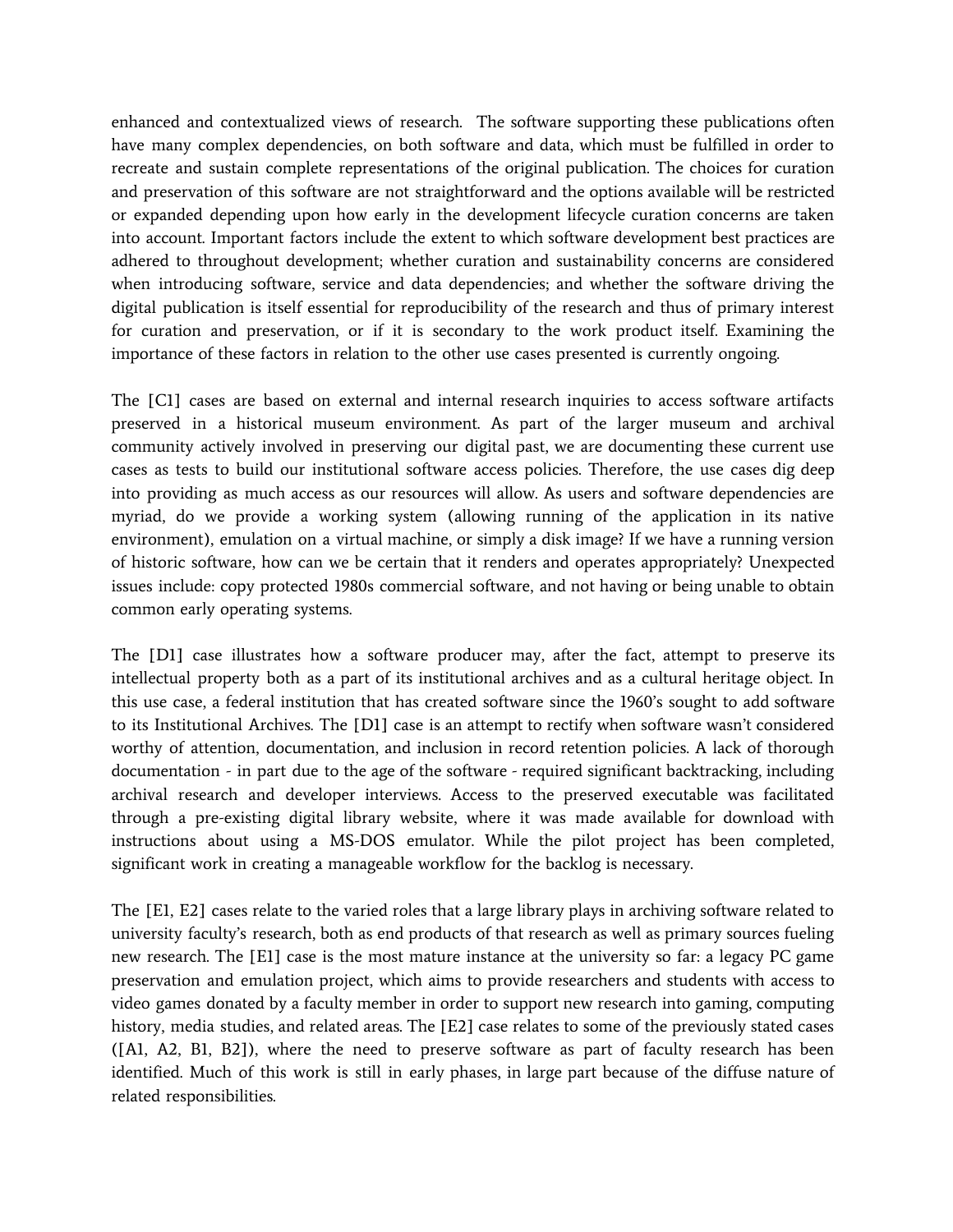## Ongoing work

For each use case, we are in the process of defining curation-readiness and determining the commonalities and differences between the cases. Working group outputs of these stages will include:

- Definitions of curation-readiness from the perspective of each use case
- How curation-readiness may be improved for those cases
- Steps a curator or archivist can take to increase curation-readiness (e.g,. Actions taken, questions asked, suggestions made, criteria met, etc.)

The goal is to articulate a set of characteristics of curation-ready software, as well as activities and responsibilities of various stakeholders in addressing those characteristics, across a variety of different scenarios. Achieving this goal will allow people involved with software preservation to better allocate responsibilities between developers, archivists, and other support staff and prepare the way for mutually agreeable and beneficial workflows for software preservation. All of the working group's output is located at [https://osf.io/crfyv/.](https://osf.io/crfyv/)

If you or your institution are addressing software preservation and would like to participate in this working group, please contact any of the working group members. In particular, we are seeking out use cases that deal with commercial software being preserved at its originating company or software-based-art.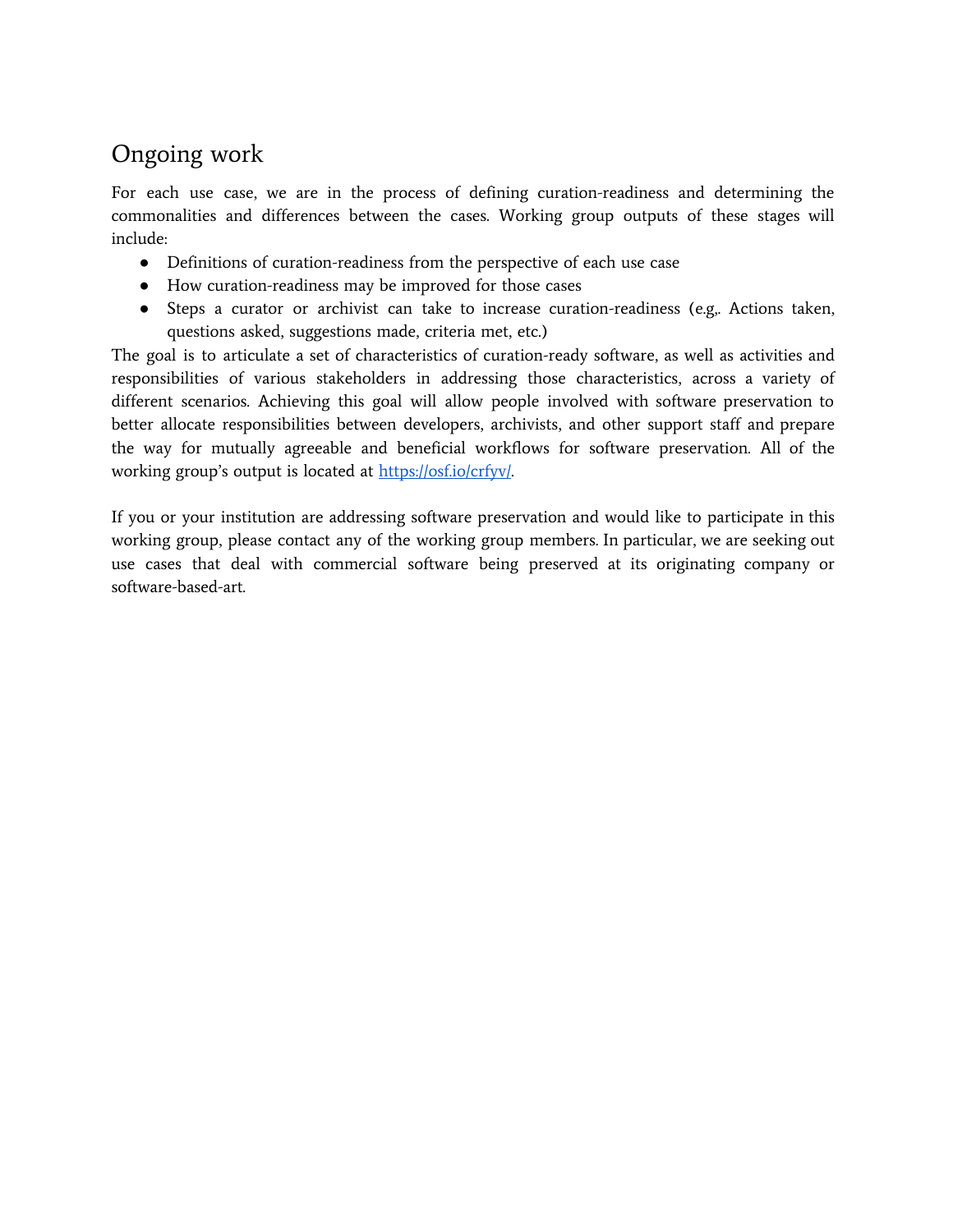### **Table 1**: Listing of software preservation use cases

| Use case                                                                                                                                                                                                                                                                   | <b>Stakeholders</b>                                                                                                                                        | <b>Goals</b>                                                                                                                                                                                                                                                                                                                                                                                                                                                                                                                                                                                                                                    | <b>Responsibilities</b>                                                                                                                                                                                                                                                                                                                                                                                                                                                                                                                                                                             | Example(s)                                                                                                                                                                                                                                                                                                                        |
|----------------------------------------------------------------------------------------------------------------------------------------------------------------------------------------------------------------------------------------------------------------------------|------------------------------------------------------------------------------------------------------------------------------------------------------------|-------------------------------------------------------------------------------------------------------------------------------------------------------------------------------------------------------------------------------------------------------------------------------------------------------------------------------------------------------------------------------------------------------------------------------------------------------------------------------------------------------------------------------------------------------------------------------------------------------------------------------------------------|-----------------------------------------------------------------------------------------------------------------------------------------------------------------------------------------------------------------------------------------------------------------------------------------------------------------------------------------------------------------------------------------------------------------------------------------------------------------------------------------------------------------------------------------------------------------------------------------------------|-----------------------------------------------------------------------------------------------------------------------------------------------------------------------------------------------------------------------------------------------------------------------------------------------------------------------------------|
| [A1] Software developed via<br>funded research intended for<br>use by other researchers in a<br>similar field of study.<br>Development of the software<br>is complete and the source<br>code is available.                                                                 | $\bullet$ Funders<br>• Researchers<br>• Institutions<br>• Publishers<br>$\bullet$ Archives /<br>repositories<br>• curator/data<br>management<br>specialist | · Funders, publishers,<br>institutions: Enable research<br>transparency, reproducibility,<br>reuse, track research impact.<br>• Archives/repositories: Keep<br>preservation copies of<br>software. Potentially enable<br>re-execution.<br>• Researchers: Have others<br>use/extend the software.<br>receive credit, and possibly<br>have others reproduce and<br>verify the work.<br>• Curator: The focus is on<br>enhancing the suitability of the<br>software to address the<br>preservation objectives. In<br>addition, help ensure that the<br>goals of all parties are met by<br>providing support and guidance<br>to address their needs. | • Funders, institutions, publishers:<br>provide clear software sharing<br>and preservation requirements<br>(including archival location).<br>• Archives/repositories: meet the<br>preservation needs of funders,<br>institutions, publishers, and<br>researchers (e.g., availability,<br>citability, runnability etc).<br>· Researchers: provide the code<br>and be willing to work with the<br>curator to make it suitable for the<br>goals.<br>• Curator: Be knowledgeable in key<br>aspects of the needs of each<br>stakeholder. Be prepared to work<br>with minimal stakeholder<br>interaction. | • Purpose-built code which is used to<br>support claims associated with a<br>publication. Preserving the code is<br>meant to address reproducibility of the<br>results.<br>• Research where the software itself is<br>the primary research output.<br>Preservation of the code is essentially<br>preservation of the scholarship. |
| [A2] Same as [A1] except<br>development has NOT started<br>or is in the early stages, and<br>the source code is available.                                                                                                                                                 | Same as [A1]                                                                                                                                               | Same as [A1]                                                                                                                                                                                                                                                                                                                                                                                                                                                                                                                                                                                                                                    | Same as [A1]. In addition:<br>• Researcher and Curator:<br>balance software development<br>best practices, preservation, and<br>sharing needs, with available<br>resources.<br>• Curator: develop a planning<br>mechanism which will address<br>preservation and sharing needs                                                                                                                                                                                                                                                                                                                      | Same as [A1]                                                                                                                                                                                                                                                                                                                      |
| [B1] Software developed via<br>funded research that supports<br>other research outputs (e.g.,<br>online digital publications).<br>The software is part a larger<br>ecosystem and makes use of<br>web based service APIs and<br>linked data to provide<br>components of its | Same as [A1]                                                                                                                                               | • Funders, publishers,<br>institutions: same as [A1].<br>Additionally, ensure that the<br>online publication can be<br>sustained by the institution<br>beyond the period of funding<br>for development.<br>• Archives/repositories: same as<br>[A1]                                                                                                                                                                                                                                                                                                                                                                                             | · Funders, institutions, publishers:<br>same as $[A1]$ .<br>• Archives/repositories: same as<br>[A1]<br>· Researchers/Developers: same<br>as [A1]. Additionally, ensure that<br>the dependencies between the<br>research product and the                                                                                                                                                                                                                                                                                                                                                            | A platform that presents an online digital<br>publication of scholarly work product<br>(such as a digital edition).                                                                                                                                                                                                               |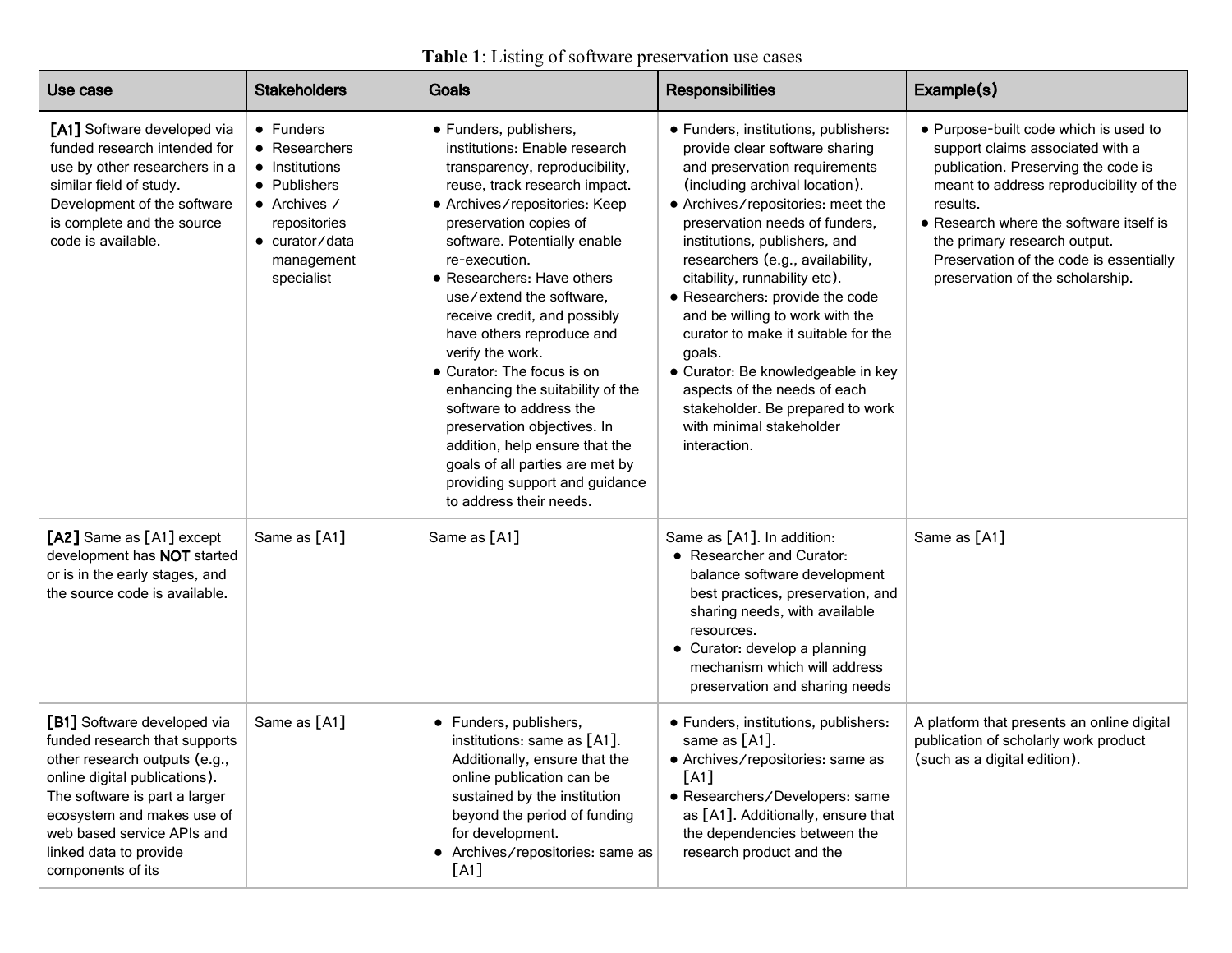| functionality. It also uses 3rd<br>party open source libraries.<br>The software itself is not the<br>primary research output but<br>the research product is<br>dependent upon the software<br>for its presentation. The<br>source code is available in<br>GitHub. Building the software<br>requires use of a package<br>manager/build tool to retrieve<br>3rd party dependencies from<br>published open source<br>repositories, as well as<br>ongoing accessibility of those<br>libraries. Development is<br>either not started, is at an<br>early stage, or has at least<br>some continued funding to<br>support preservation<br>activities. |                                                                                                                                                                                                                  | • Researchers/developers:<br>Same as [A1]. Additionally,<br>ensure that the online<br>publication can be rebuilt,<br>deployed and hosted.<br>• Curator: ensure that the goals<br>of the other stakeholders are<br>met by enabling others to find,<br>use, and cite the software over<br>time.                                                                                                                                                                 | software are explicitly accounted<br>for.<br>• Curator: enhance the suitability of<br>the software for addressing the<br>goals by working with the<br>researcher and implementing a<br>suitable digital repository.                                                                                                                                                          |                                                                                                                                                                                                                                                                                                                                                                                                                                                                                                                                                                                                                                                     |
|-----------------------------------------------------------------------------------------------------------------------------------------------------------------------------------------------------------------------------------------------------------------------------------------------------------------------------------------------------------------------------------------------------------------------------------------------------------------------------------------------------------------------------------------------------------------------------------------------------------------------------------------------|------------------------------------------------------------------------------------------------------------------------------------------------------------------------------------------------------------------|---------------------------------------------------------------------------------------------------------------------------------------------------------------------------------------------------------------------------------------------------------------------------------------------------------------------------------------------------------------------------------------------------------------------------------------------------------------|------------------------------------------------------------------------------------------------------------------------------------------------------------------------------------------------------------------------------------------------------------------------------------------------------------------------------------------------------------------------------|-----------------------------------------------------------------------------------------------------------------------------------------------------------------------------------------------------------------------------------------------------------------------------------------------------------------------------------------------------------------------------------------------------------------------------------------------------------------------------------------------------------------------------------------------------------------------------------------------------------------------------------------------------|
| [B2] Same as [B1] except<br>development is finished and<br>no further funding is<br>available.                                                                                                                                                                                                                                                                                                                                                                                                                                                                                                                                                | Same as [A1]                                                                                                                                                                                                     | Same as [B1]                                                                                                                                                                                                                                                                                                                                                                                                                                                  | Same as [B1]. In addition:<br>• Curator: interview developers /<br>researchers to identify priorities<br>and mitigation options for<br>software preservation.                                                                                                                                                                                                                | Same as [B1]                                                                                                                                                                                                                                                                                                                                                                                                                                                                                                                                                                                                                                        |
| [C1] Historic software test<br>use cases as the Museum<br>determines the appropriate<br>level of internal and external<br>researcher access. The<br>Museum holds a large<br>collection of software that is<br>currently being preserved and<br>interpreted as part of the<br>newly created Center for<br>Software History. How can<br>this be made scalable over a<br>large collection? It has been<br>pointed out that repositories                                                                                                                                                                                                          | • Museum curators,<br>archivists and<br>educators.<br>• Outside researchers<br>(academic, hobbyist,<br>legal, media,<br>educators)<br>• Artifact donors<br>• Funders<br>• Other libraries,<br>archives & museums | • Museum use: for exhibits, blogs,<br>published papers, educational<br>programs<br>• Researchers: Make our<br>extensive collection available<br>for viewing/ use by the general<br>public<br>• Make donors feel comfortable<br>that their digital artifacts will be<br>preserved and made available.<br>• Funders: Provide good<br>stewardship to Museum funders<br>to guarantee steady stream of<br>funding over time<br>• Participate in cultural community | · Museum: Provide preservation,<br>description and access to digital<br>materials<br>• Researchers: Provide enough<br>reference assistance to help<br>researchers understand the 'black<br>box' that historic software might be<br>over time.<br>· Donors: Provide digital<br>preservation services and access<br>• Funders: same as above<br>• Share our methods & findings | • Contacted about access to historic<br>software where the requester needed to<br>see the functionality of the software as<br>it was originally intended. A disk image<br>was not enough. Repurposed our<br>reproduction agreement to use for this<br>purpose. Created disk image. Built<br>research laptop that prevented copying.<br>Installed VirtualBox on laptop &<br>installed Windows '98 to recreate<br>environment. The software was<br>originally written for Windows '95 but<br>could not find a complete version of '95<br>to install. Were able to boot Real<br>Networks Developer but wouldn't<br>runOur copy was a developer disk it |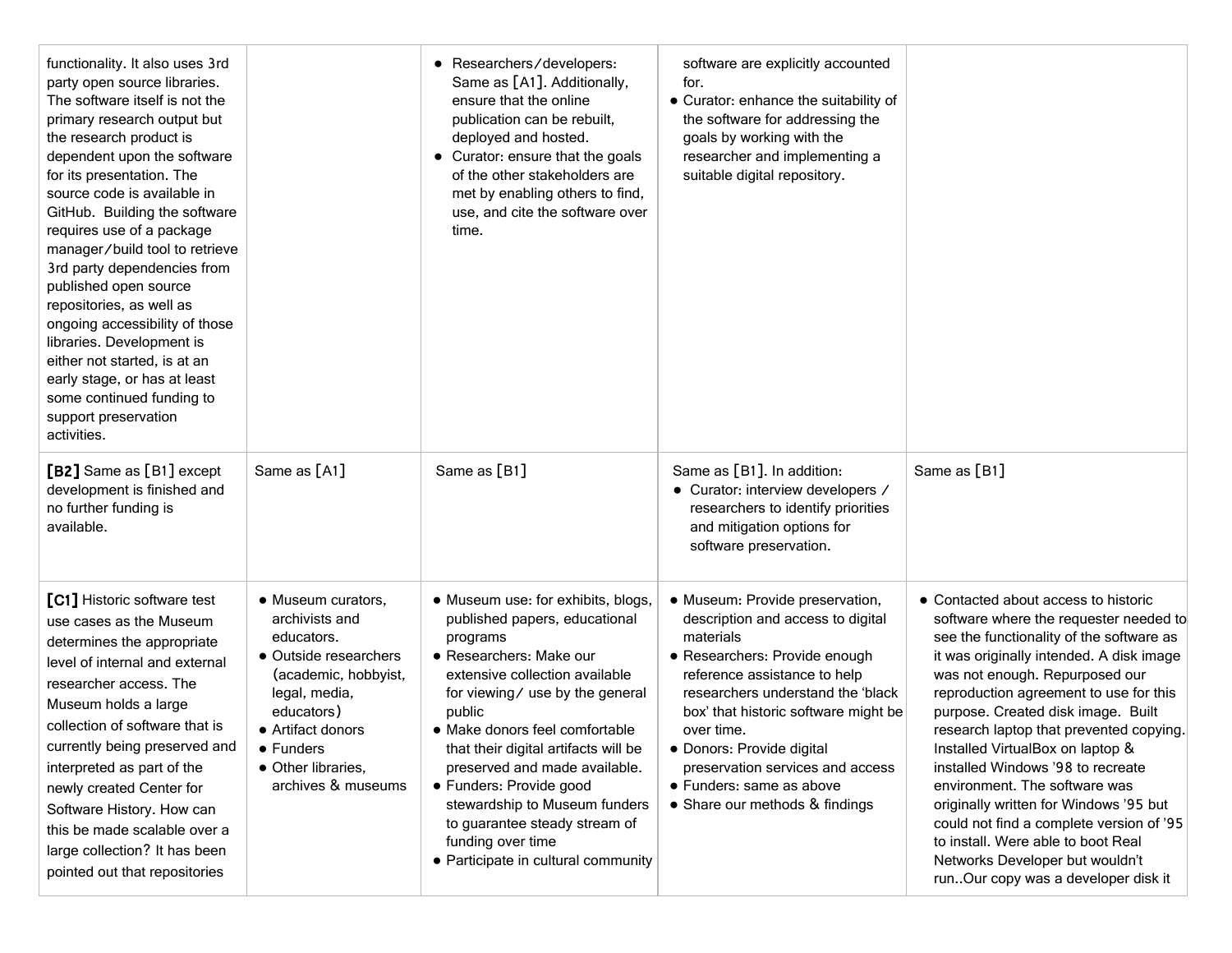| don't provide a translator for<br>foreign language<br>manuscripts. Do we need to<br>'translate' the disk image?                                                                                                                                                                                                                                                                                                                                                                                                                                                        |                                                                                                                                                                                                  |                                                                                                                                                                                                                                                                                                                                                                                                                                                                                                                                                                                                                                                                                                     |                                                                                                                                                                                                                                                                                                                                                                                                                                                                                                                                                                                            | was set to expire in 3 months. We<br>needed to set the calendar on Windows<br>'95 back to spoof the disk into running.<br>Are uncertain if the look and feel is the<br>same as originally used back in the<br>day.<br>• Historic software used for exhibitions<br>both online and on-site. Blog posts<br>already published with historic source<br>code available.<br>• Implement and maintain Museum's<br><b>Digital Repository</b> |
|------------------------------------------------------------------------------------------------------------------------------------------------------------------------------------------------------------------------------------------------------------------------------------------------------------------------------------------------------------------------------------------------------------------------------------------------------------------------------------------------------------------------------------------------------------------------|--------------------------------------------------------------------------------------------------------------------------------------------------------------------------------------------------|-----------------------------------------------------------------------------------------------------------------------------------------------------------------------------------------------------------------------------------------------------------------------------------------------------------------------------------------------------------------------------------------------------------------------------------------------------------------------------------------------------------------------------------------------------------------------------------------------------------------------------------------------------------------------------------------------------|--------------------------------------------------------------------------------------------------------------------------------------------------------------------------------------------------------------------------------------------------------------------------------------------------------------------------------------------------------------------------------------------------------------------------------------------------------------------------------------------------------------------------------------------------------------------------------------------|--------------------------------------------------------------------------------------------------------------------------------------------------------------------------------------------------------------------------------------------------------------------------------------------------------------------------------------------------------------------------------------------------------------------------------------|
| [D1] Preserving software at<br>institutions with a history of<br>developing software in-house:<br>A federal institution wanted to<br>preserve and make<br>accessible the software they<br>developed from 1964 forward<br>as a part of their institutional<br>archives. Significant work was<br>required to locate existent<br>copies and compile<br>contemporaneous<br>documentation because<br>software and software<br>documentation was not<br>included in record retention.<br>policies. Documentation was<br>supplemented with oral<br>histories with developers. | • Institution<br>$\bullet$ Academic<br>researchers, including<br>humanities<br>researchers<br>• Younger researchers,<br>including school<br>groups<br>• Curator/data<br>management<br>specialist | • Institutions: Maintain a<br>historical record of software<br>development at the institution<br>and the use of software in<br>medical practice, research,<br>and education more generally<br>• All researchers: Understand<br>how to access historic<br>software and contextualize it<br>within the history of<br>technological development,<br>media and cultural histories,<br>and institutional histories<br>• Curator: Enable others to find,<br>use, and cite the software<br>over time; Provide adequate<br>contextualizing information<br>including documentation of the<br>software (i.e. user manuals)<br>and documentation of the<br>development process (i.e.<br>meeting minutes, etc). | • Funders and institutions: provide<br>clear software sharing and<br>preservation requirements and<br>priorities; provide record retention<br>policies that include software and<br>related documentation<br>• Developers: provide code and<br>documentation if available and be<br>willing to work with the curator to<br>make it suitable for the goals,<br>including providing oral histories<br>as necessary<br>• Curator: enhance the suitability of<br>the software for addressing the<br>goals by working with the<br>researcher and implementing a<br>suitable digital repository. |                                                                                                                                                                                                                                                                                                                                                                                                                                      |
| [E1] Legacy Video Games<br>Preservation: provide access<br>and preservation of legacy<br>video games as collected by<br>researchers and faculty<br>affiliated with the university in<br>order to provide primary<br>sources for researchers in<br>gaming and computer history                                                                                                                                                                                                                                                                                          | • Current faculty and<br>researchers<br>• Current students<br>• Libraries faculty and<br>staff<br>• Outside researchers<br>visiting campus with<br>appropriate technical<br>credentials          | • Institution: provide preservation  <br>and access of unique research<br>collection<br>• Institution: adhere to established<br>copyright laws related to<br>collection while providing as<br>much access as possible<br>• Faculty and researchers:<br>undertake unique research                                                                                                                                                                                                                                                                                                                                                                                                                    | • Institution: provide ongoing<br>funding, resources, and technical<br>infrastructure to support<br>preservation and access<br>• Library Technologies<br>Department: provide ongoing<br>migrations of emulated<br>environments as needed<br>• Digital Preservation unit: create                                                                                                                                                                                                                                                                                                            | Legacy PC Research Collection: Media<br>Services department (which includes the<br>liaison librarian to the Media School)<br>approached Digital Preservation about a<br>collection of legacy PC video games<br>donated to the Libraries by a new faculty<br>member. Working with the Copyright<br>Librarian to ensure legal adherence, we<br>are working to emulate the collection on a                                              |